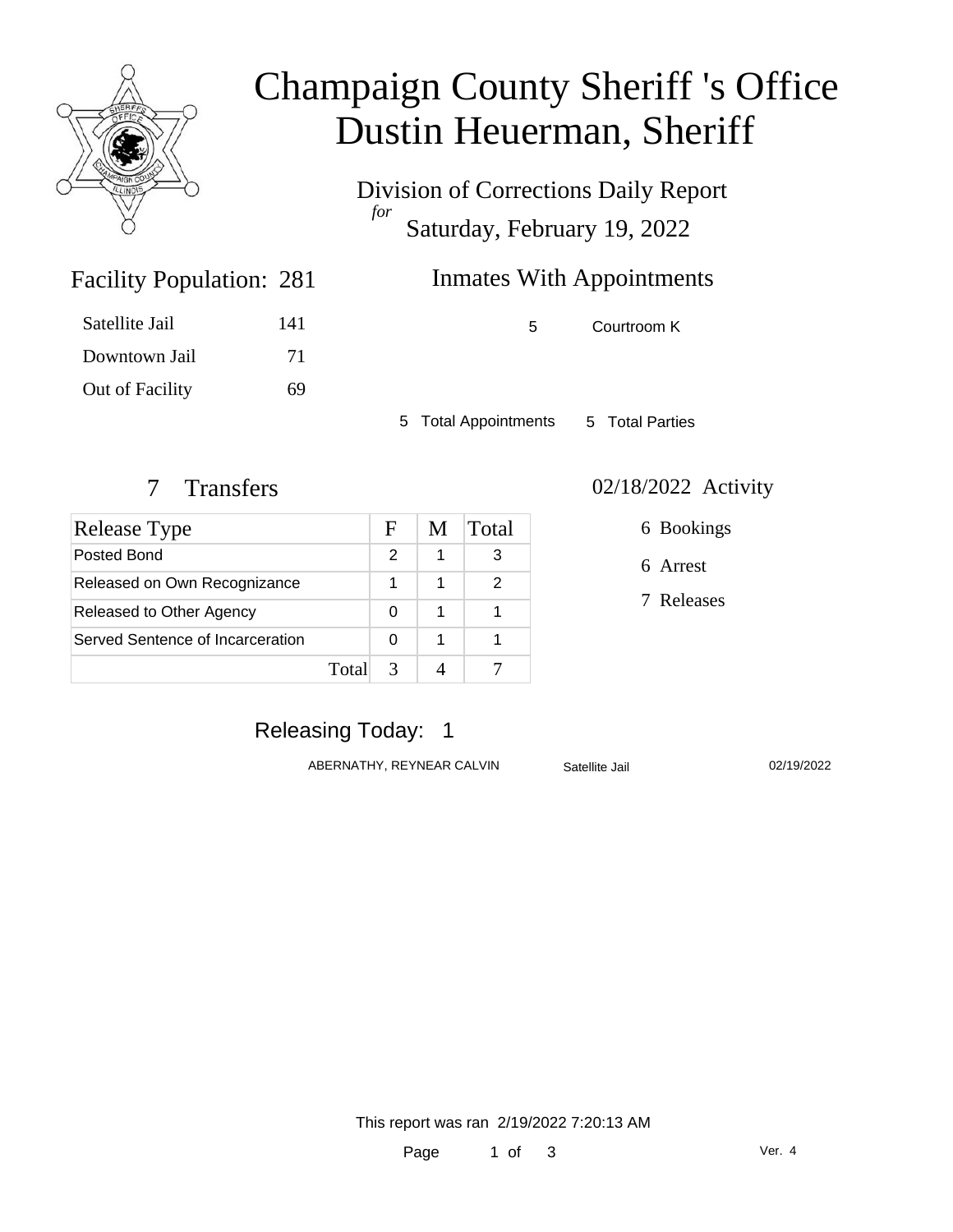

# Champaign County Sheriff 's Office Dustin Heuerman, Sheriff

Division of Corrections Daily Report *for* Saturday, February 19, 2022

#### Custody Status Count

- Direct Criminal Contempt 1
- Electronic Home Dentention 13
	- Felony Arraignment 4
	- Felony Pre-Sentence 7
		- Felony Pre-Trial 211
	- Felony Pre-Trial DUI 4
	- Felony Sentenced CCSO 7
	- Felony Sentenced IDOC 19
		- Hold Sentenced IDOC 1
	- Misdemeanor Arraignment 4
		- Misdemeanor Pre-Trial 4
			- Petition to Revoke 1
			- Remanded to DHS 4
		- Traffic Sentenced CCSO 1
			- Total 281

This report was ran 2/19/2022 7:20:13 AM